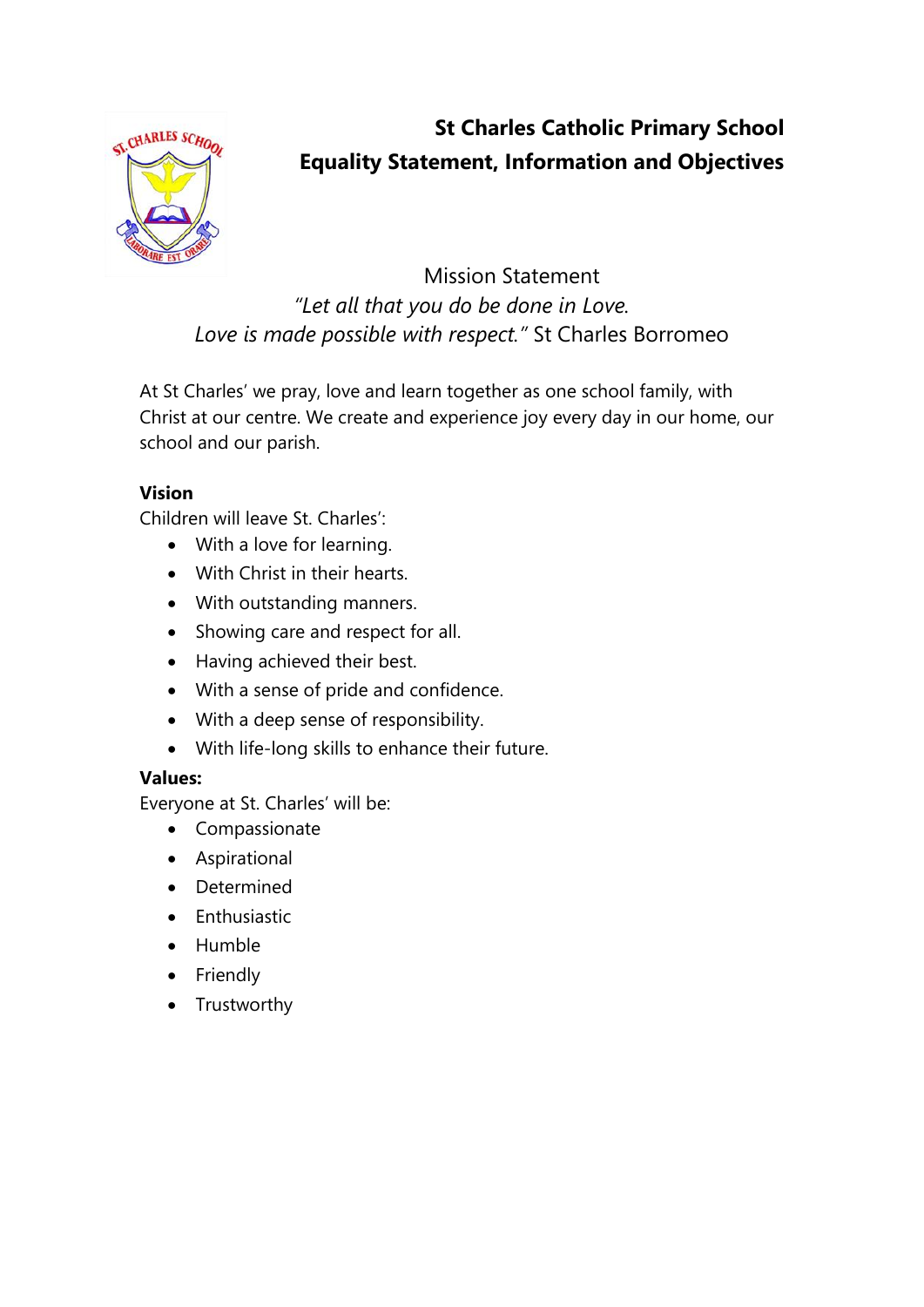Equality has always been fundamental to Catholic belief and teaching. St Charles Catholic Primary School acknowledges and welcomes diversity among pupils, staff, governors and visitors.

Our Equality Policy outlines the commitment of the staff and governors to promote equality. This involves tackling the barriers which could lead to unequal outcomes so that there is equality of access and the diversity within the school community is celebrated and valued. We believe that equality at our school should permeate all aspects of school life and is the responsibility of every member of the school and wider community. Every member of the school community should feel safe, secure, valued and of equal worth.

At St Charles', equality is a key principle for treating all people the same, irrespective of their gender, ethnicity, disability, religious beliefs/faith tradition, sexual orientation, age or any other of the protected characteristics (Single Equalities Act 2010). We promote the principles of fairness and justice for all through the education that we provide in our school.

To ensure these principles are carried out we have set Equality Objectives which will be monitored by the Governing Body and reviewed each year:

1. Aims

Our school aims to meet its obligations under the public sector equality duty by having due regard to the need to:

Eliminate discrimination and other conduct that is prohibited by the Equality Act 2010

Advance equality of opportunity between people who share a protected characteristic and people who do not share it

Foster good relations across all characteristics – between people who share a protected characteristic and people who do not share it

#### 2. Equality objectives

Objective 1: To reduce the gender gap between girls and boys in maths. Impact statement: Nationally published data for St Charles will indicate that the percentage of girls reaching expected standards in maths will be at least in line with national indicators for girls and that progress scores will indicate rates of progress are at least the same as boys.

Objective 2: Rates of attendance for PP children will be in line with none PP children, and persistent absence will reduce to be at least in line with the national average.